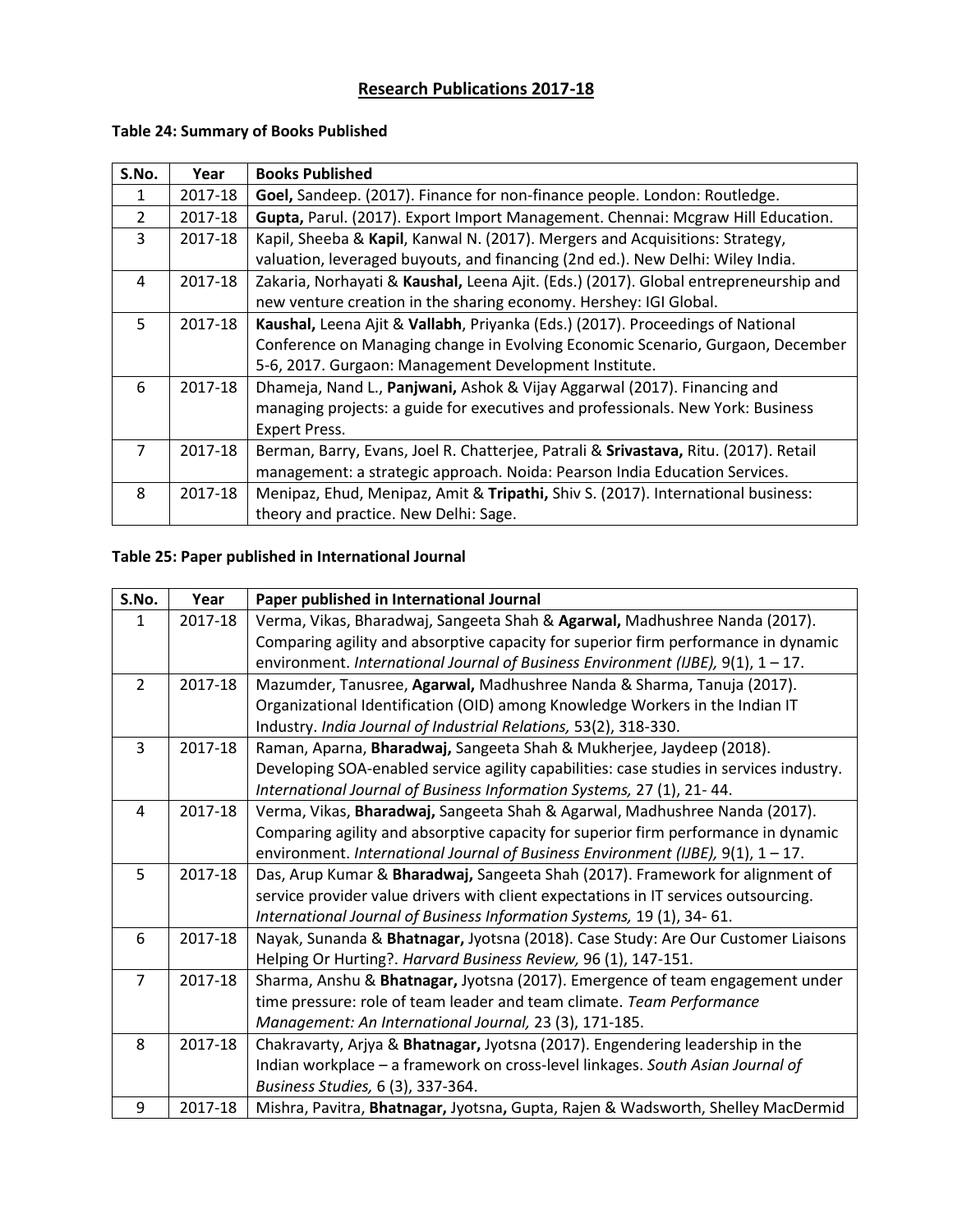| S.No. | Year    | Paper published in International Journal                                                                                  |
|-------|---------|---------------------------------------------------------------------------------------------------------------------------|
|       |         | (2017). How work-family enrichment influence innovative work behavior: Role of                                            |
|       |         | psychological capital and supervisory support. Journal of Management &                                                    |
|       |         | Organization, 1-23. doi:10.1017/jmo.2017.23                                                                               |
| 10    | 2017-18 | Nayak, Sunanda, Bhatnagar, Jyotsna & Budhwar, Pawan (2018). Leveraging Social                                             |
|       |         | Networking for Talent Management: An Exploratory Study. Thunderbird International                                         |
|       |         | Business Review, 60 (1), 21-37.                                                                                           |
| 11    | 2017-18 | Thakur, Shweta Jaiswal & Bhatnagar, Jyotsna (2017). Mediator analysis of job                                              |
|       |         | embeddedness: relationship between work-life balance practices and turnover                                               |
|       |         | intentions. Employee Relations, 39 (5), 718-737.                                                                          |
| 12    | 2017-18 | Srivastava, Pallavi, Bhatnagar, Jyotsna & Pratap, Ashok (2017). Multi-dimensional                                         |
|       |         | Scale for Measuring Employer Brand . India Journal of Industrial Relations, 52(4),                                        |
|       |         | 659-674.                                                                                                                  |
| 13    | 2017-18 | Gupta, Nakul & Bhatnagar, Jyotsna (2018). Millennial Entrepreneurs & Climate                                              |
|       |         | change Management-Across country qualitative analysis of Innovation. India Journal                                        |
|       |         | of Industrial Relations, 53(3), 488-503.                                                                                  |
| 14    | 2017-18 | Rao, Purnima, Kumar, Satish, Gaur, Vidhu & Verma, Deepak(2017). What constitutes                                          |
|       |         | financing gap in India SMEs - owners perspective?. Qualitative Research in Financial                                      |
|       |         | Markets, 9(2), 117-131, DOI: 10.1108/QRFM-01-2017-0001                                                                    |
| 15    | 2017-18 | Kanjilal, Kakali & Ghosh, Sajal (2017). Dynamics of crude oil and gold price post 2008                                    |
|       |         | global financial crisis: new evidence from threshold vector error-correction model.<br>Resources Policy, Vol 52, 358-365. |
| 16    | 2017-18 | Kanjilal, Kakali & Ghosh, Sajal (2017). Revisiting income and price elasticity of                                         |
|       |         | gasoline demand in India: new evidence from cointegration tests. Empirical                                                |
|       |         | Economics, DOI:10.1007/s00181-017-1334-2                                                                                  |
| 17    | 2017-18 | Goel, Sandeep (2017). Earnings management detection over earnings cycles - the                                            |
|       |         | financial intelligence in Indian corporate. Journal of Money Laundering Control,                                          |
|       |         | 20(2), 116-129.                                                                                                           |
| 18    | 2017-18 | Seth, Manisha, Goyal, D. P. & Kiran, Ravi (2017). Diminution of Impediments in                                            |
|       |         | Implementation of Supply Chain Management Information System for Enhancing its                                            |
|       |         | Effectiveness in Indian Automobile Industry. Journal of Global Information                                                |
|       |         | Management, 25(3), 1-17.                                                                                                  |
| 19    | 2017-18 | Gupta, Amit Kumar (2017). Developing simulation based strategy for food grains                                            |
|       |         | movement in India using rail-road transport modes: rail transport availability being                                      |
|       |         | probabilistic. Journal of academy of business and economics, 17 (3) 95-105.                                               |
| 20    | 2017-18 | Gupta, Nakul & Bhatnagar, Jyotsna (2018). Millennial Entrepreneurs & Climate                                              |
|       |         | change Management-Across country qualitative analysis of Innovation. India Journal                                        |
|       |         | of Industrial Relations, 53(3), 488-503.                                                                                  |
| 21    | 2017-18 | Kumar, V, Ranjan, Bharath, Gupta, Shaphali & Pozza, Ilaria Dalla (2017). Customer                                         |
|       |         | engagement in service. Journal of Academy of Marketing Science, DOI:                                                      |
|       |         | 10.1007/s11747-017-0565-2                                                                                                 |
| 22    | 2017-18 | Gupta, Shaphali, Pansari, Anita & Kumar, V(2018). Global Customer Engagement.                                             |
|       |         | Journal of International Marketing, 26(1), 1-26.                                                                          |
| 23    | 2017-18 | Frantz, Terrill L. and Jain, Ajay Kumar (2017). Relating CEO leadership behavior and                                      |
|       |         | organization culture in the Indian context. Leadership & Organization Development                                         |
| 24    | 2017-18 | Journal, 38(6), 746-764.<br>Wasan, Parul Goyal & Jain, Neera (2017). Customizing content for rural mobile                 |
|       |         | phones: a study to understand the user needs of rural India. Social Network Analysis                                      |
|       |         | and Mining, 7(1), Doi: 10.1007/s13278-017-0432-7                                                                          |
|       |         |                                                                                                                           |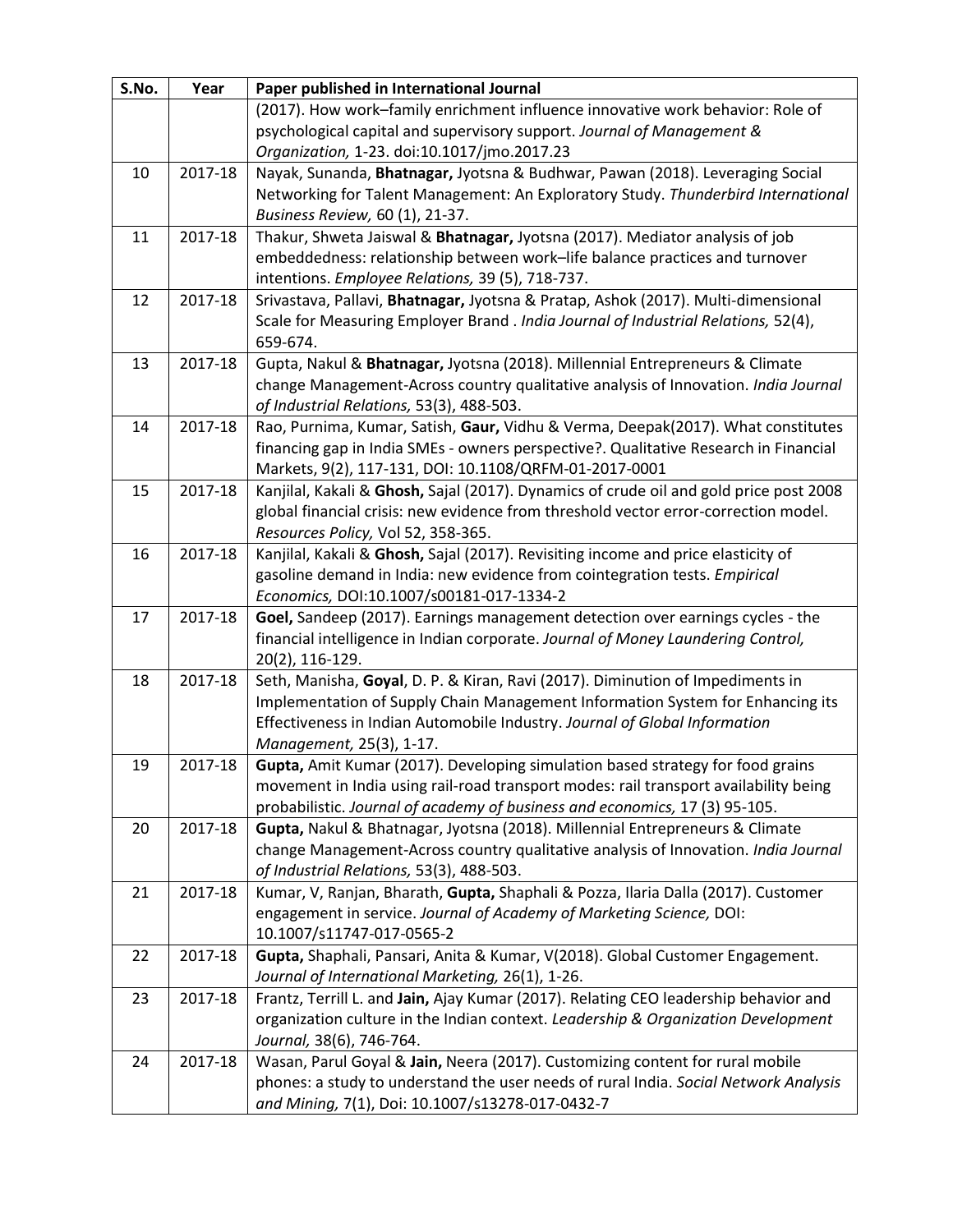| S.No. | Year    | Paper published in International Journal                                                                       |
|-------|---------|----------------------------------------------------------------------------------------------------------------|
| 25    | 2017-18 | Kaushal, Leena Ajit (2017). Case study of Vedanta Alumina Ltd (VAL) Orissa India:                              |
|       |         | state and FDI versus democracy?. Valahian Journal of Economic Studies, 8(1), 107-                              |
|       |         | 114.                                                                                                           |
| 26    | 2017-18 | Kaushal, Leena Ajit (2018). FDI in multi-brand retail: policy perspective. Economic                            |
|       |         | Challenger, 78(20), 25-30.                                                                                     |
| 27    | 2017-18 | Kaushal, Leena Ajit (2017). Home country determinants of outward foreign direct                                |
|       |         | investment in emerging Asian economies: a case study of India. The Empirical                                   |
|       |         | Economics Letters, 16(6), 611-619.                                                                             |
| 28    | 2017-18 | Kaushal, Leena Ajit (2017). India Outward Foreign Direct Investment: Geographical                              |
|       |         | Patterns and sectoral Trends. Empirical Economics Letters, 16(12), 1343-1353.                                  |
| 29    | 2017-18 | Kaushal, Leena Ajit (2018). Outward Foreign Direct Investment: the Indian                                      |
|       |         | Experience. Transnational Corporations Review, 10(1), 86-97,                                                   |
|       |         | DOI: 10.1080/19186444.2018.1436658                                                                             |
| 30    | 2017-18 | Kaushik, Anjali & Gaur, Kanishk (2017). Cyber Security Risks and Challenges for                                |
|       |         | Industrial Internet of Things. Cutter Business Technology Journal. 30 (7), 13-17.                              |
| 31    | 2017-18 | Ray, Argha & Kaushik, Anjali (2017). State Transgression on Electronic Expression: Is                          |
|       |         | it for Real?. Information and Computer Security, 25 (4), 382-401.                                              |
| 32    | 2017-18 | Sharma, Chitra & Kaushik, Anjali (2017). Strategy for privacy assurance in offshoring                          |
|       |         | arrangements. Journal of Global Operations and Strategic Sourcing, 10(2), 232-254.                             |
| 33    | 2017-18 | Kumar, Avanish (2017). Beyond toilets and targets: sanitation mission in India.                                |
|       |         | Development in Practice, 27(3), 408-413.                                                                       |
| 34    | 2017-18 | Kumar, Avanish & Mahapatro, Meerambika (2018). Community based qualitative                                     |
|       |         | health research: negotiating ethics in India. Quality and Quantity: International                              |
|       |         | Journal of Methodology, 52 (3), 1437-1446. https://doi.org/10.1007/s11135-017-                                 |
|       |         | 0548-x                                                                                                         |
| 35    | 2017-18 | Raman, Aparna, Bharadwaj, Sangeeta Shah & Mukherjee, Jaydeep (2018).                                           |
|       |         | Developing SOA-enabled service agility capabilities: case studies in services industry.                        |
|       |         | International Journal of Business Information Systems, 27 (1), 21-44.                                          |
| 36    | 2017-18 | Kataria, Aarti & Mukherjee, Jaydeep (2017). Sustainability marketing research:                                 |
|       |         | current status and future challenges. International Journal of Sustainable Strategic                           |
| 37    |         | Management, 5(3), 245-266.<br>Narain, Vishal & Singh, Aditya Kumar (2017). Fine Muddle: (Re) Configuring Water |
|       | 2017-18 | Conflicts?. Geoforum, 85 (2017), 9-11, DOI: 10.1016/j.geoforum.2017.07.00                                      |
| 38    | 2017-18 | Narain, Vishal, Ranjan, Pranay, Vij, Sumit & Dewan, Aman (2017). Taking the road                               |
|       |         | less taken: reorienting the state for periurban water security. Action Research, DOI:                          |
|       |         | 10.1177/1476750317736370                                                                                       |
| 39    | 2017-18 | Narain, Vishal (2017). Taken for a ride? Mainstreaming periurban transport with                                |
|       |         | urban expansion policies. Land Use Policy, 64, 145-152, DOI:                                                   |
|       |         | 10.1016/j.landusepol.2017.01.050.                                                                              |
| 40    | 2017-18 | Panda, Abinash (2018). Experience-centric leadership development process:                                      |
|       |         | challenges and way forward for organizations in India. International Journal of Indian                         |
|       |         | Culture and Business Management, 16(1), 99-116.                                                                |
| 41    | 2017-18 | Prashar, Anupama (2017). Energy efficiency maturity (EEM) assessment framework                                 |
|       |         | for energy-intensive SMEs: proposal and evaluation. Journal of Cleaner Production,                             |
|       |         | 166, 1187-1201.                                                                                                |
| 42    | 2017-18 | Prashar, Anupama (2017). Integration of Taguchi and Shainin DOE for six sigma                                  |
|       |         | improvement: an Indian case. International Journal of Quality and Reliability                                  |
|       |         | Management, 34(7) 898-924.                                                                                     |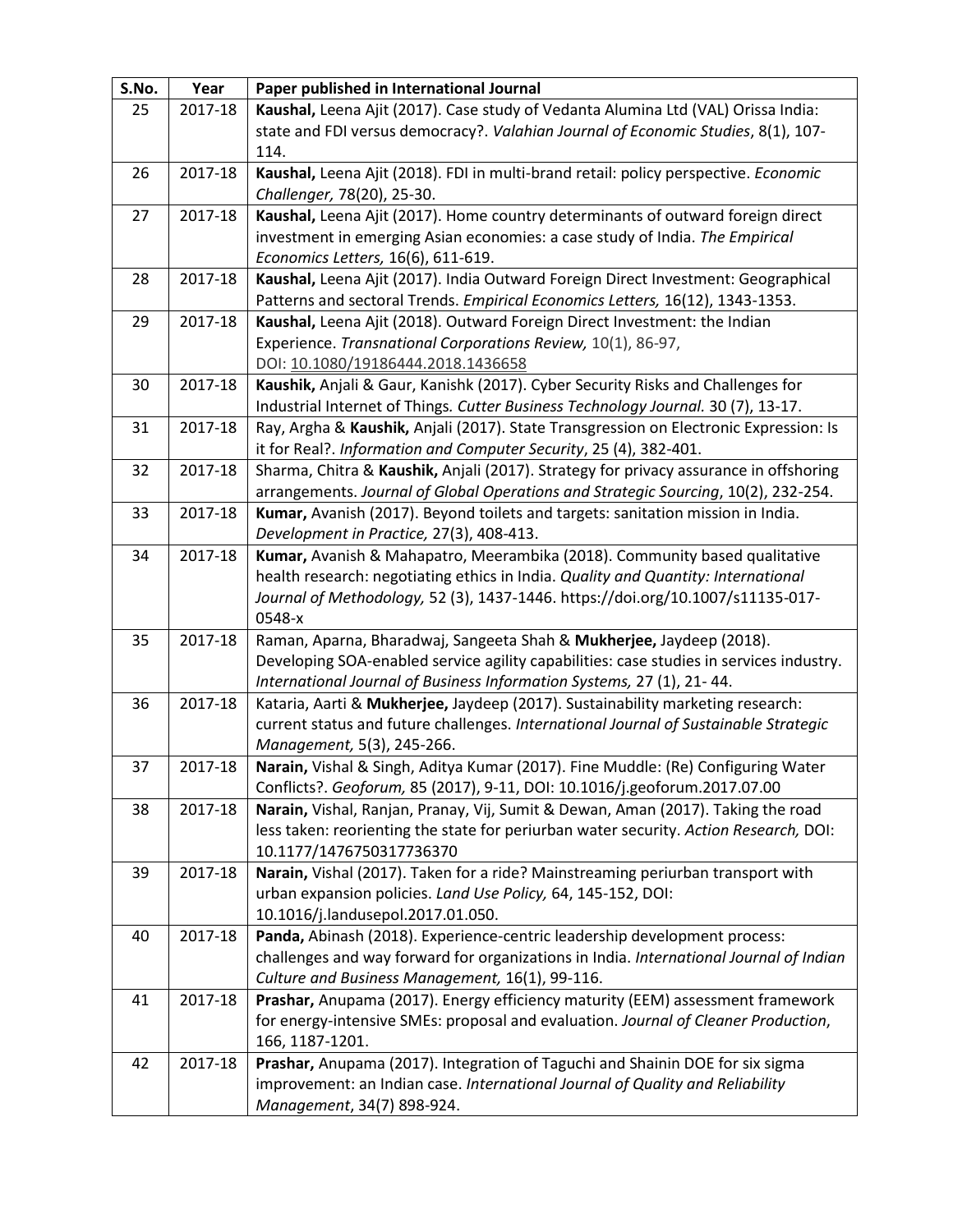| S.No. | Year    | Paper published in International Journal                                                                                                          |
|-------|---------|---------------------------------------------------------------------------------------------------------------------------------------------------|
|       |         |                                                                                                                                                   |
| 43    | 2017-18 | Prashar, Anupama (2018). TQM as business strategy: a meta-analysis review.                                                                        |
|       |         | International Journal of Productivity and Quality Management. 23(1), 74-88.                                                                       |
| 44    | 2017-18 | Prashar, Anupama & Antony, Jiju (2018). Towards continuous improvement (CI) in                                                                    |
|       |         | professional service delivery: a systematic literature review. Total Quality                                                                      |
|       |         | Management & Business Excellence, DOI: 10.1080/14783363.2018.1438842                                                                              |
| 45    | 2017-18 | Chauhan, Sumedha, Jaiswal, Mahadeo, Rai, Sumita, Motiwalla, Luvai & Pipino, Leo                                                                   |
|       |         | (2018). Determinants of adoption for open-source office applications: A plural                                                                    |
|       |         | investigation. Information Systems Management, 35(2), 80-97.                                                                                      |
| 46    | 2017-18 | Sahi, Shalini Kalra (2017). Psychological biases of individual investors and financial                                                            |
|       |         | satisfaction. Journal of Consumer Behaviour, 16(6), 511-535. DOI: 10.1002/cb.1644                                                                 |
| 47    | 2017-18 | Shaikh, Imlak & Tripathy, Arun Kumar (2017). Investor Fear Gauge Index (VIX): a case                                                              |
|       |         | of Asia-pacific securities market. The Empirical Economics Letters, 16(6), 567-575.                                                               |
| 48    | 2017-18 | Shaikh, Imlak & Singh, Shabda (2017). On the examination of out-of-pocket health                                                                  |
|       |         | expenditures in India, Pakistan, Sri Lanka, Maldives, Bhutan, Bangladesh and Nepal.                                                               |
|       |         | Business: Theory and Practice, 18(1), 25-32.                                                                                                      |
| 49    | 2017-18 | Shaikh, Imlak (2017). 2016 U.S. presidential election and the Stock, FX and VIX                                                                   |
|       |         | markets. North American Journal of Economics and Finance, 42(2017), 546-563.                                                                      |
| 50    | 2017-18 | Shaikh, Imlak (2018). Investors' fear and stock returns: Evidence from National Stock                                                             |
|       |         | Exchange of India. Engineering Economics, 29 (1) 4-12.                                                                                            |
| 51    | 2017-18 | Sharma, Anshu & Sharma, Tanuja (2017). HR analytics and performance appraisal                                                                     |
|       |         | system: a conceptual framework for employee performance improvement.                                                                              |
| 52    | 2017-18 | Management Research Review, 40(6).684-697, DOI:10.1108/MRR-04-2016-0084<br>Mazumder, Tanusree, Agarwal, Nanda Madhushree & Sharma, Tanuja (2017). |
|       |         | Organizational Identification (OID) among Knowledge Workers in the Indian IT                                                                      |
|       |         | Industry. India Journal of Industrial Relations, 53(2), 318-330.                                                                                  |
| 53    | 2017-18 | Singh, Rajesh Kumar, Gunasekaran, Angappa & Kumar, Pravin (2017). Third party                                                                     |
|       |         | logistics (3PL) selection for cold chain management: a fuzzy AHP and fuzzy TOPSIS                                                                 |
|       |         | approach. Annals of Operations Research, DOI: 10.1007/s10479-017-2591-3                                                                           |
| 54    | 2017-18 | Chand, Mahesg, Bhatia, Neha & Singh, Rajesh Kumar (2018). ANP-MOORA-based                                                                         |
|       |         | approach for the analysis of selected issues of green supply chain management.                                                                    |
|       |         | Benchmarking: An International Journal, 25(2) 642-659.                                                                                            |
| 55    | 2017-18 | Singh, Rajesh Kumar, Gupta, Ayush & Gunasekaran, Angappa (2018). Analysing the                                                                    |
|       |         | interaction of factors for resilient humanitarian supply chain. International Journal of                                                          |
|       |         | Production Research, DOI: 10.1080/00207543.2018.1424373                                                                                           |
| 56    | 2017-18 | Singh, Rajesh Kumar, Koul, Saroj & Kumar, Pravin (2017). Analyzing the interaction of                                                             |
|       |         | factors for flexibility in supply chains. Journal of Modelling in Management, 12(4)                                                               |
|       |         | 671-689.                                                                                                                                          |
| 57    | 2017-18 | Kumar, Pravin, Singh, Rajesh Kumar & Karishma Kharab (2017). Comparative analysis                                                                 |
|       |         | of operational performance of Cellular Mobile Telephone Service Providers in the                                                                  |
|       |         | Delhi working area using an approach of fuzzy ELECTRE. Applied Soft Computing, 59                                                                 |
|       |         | (2017), 438-447, DOI: 10.1016/j.asoc.2017.06.019                                                                                                  |
| 58    | 2017-18 | Gupta, Anchal, Singh, Rajesh Kumar & Suri, P. K. (2017). Prioritising the Factors for                                                             |
|       |         | Analysing Service Quality of 3PL: AHP Approach. Asia-Pacific Journal of Management                                                                |
|       |         | Research and Innovation, 13(1), 1-9.                                                                                                              |
| 59    | 2017-18 | Singhl, Shaina, Singh, Rajesh Kumar & Seth, Nitin (2017). Ranking of critical success                                                             |
|       |         | factors for online retailing by TOPSIS approach. International Journal of Productivity                                                            |
|       |         | and Quality Management, 21 (3), 359-374.                                                                                                          |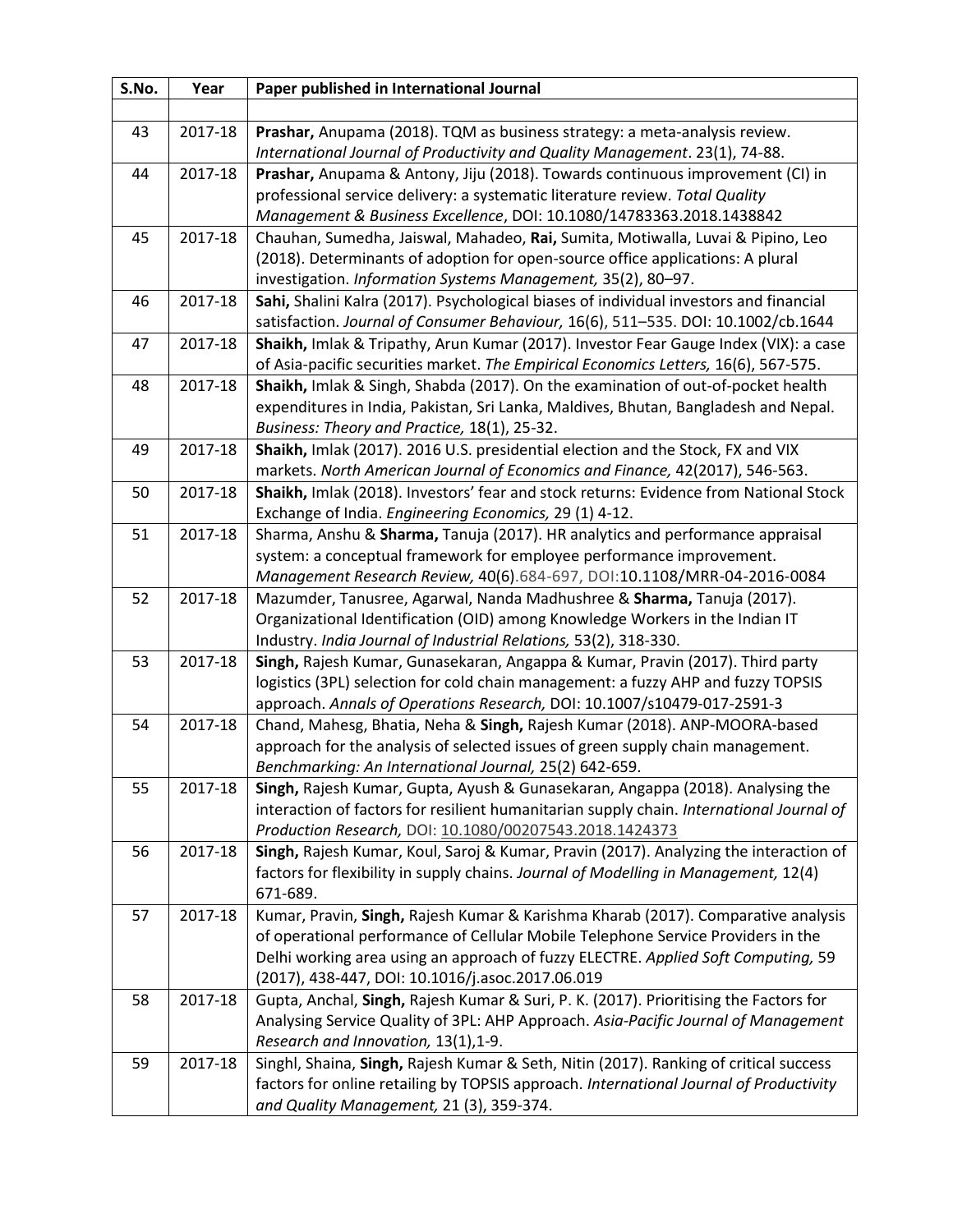| S.No. | Year    | Paper published in International Journal                                              |
|-------|---------|---------------------------------------------------------------------------------------|
| 60    | 2017-18 | Shaikh, Imlak & Tripathy, Arun Kumar (2017). Investor Fear Gauge Index (VIX): a case  |
|       |         | of Asia-pacific securities market. The Empirical Economics Letters, 16(6), 567-575.   |
| 61    | 2017-18 | Brahma, Mita & Tripathi, Shiv S. (2017). Conflict and cohesion in the team: influence |
|       |         | on absorptive capacity and performance of corporate ventures . European Journal of    |
|       |         | Business Research, 17 (2), 75-86.                                                     |
| 62    | 2017-18 | Tripathi, Shiv S. & Brahma, Mita (2018). Technology Entrepreneurship in Emerging      |
|       |         | Markets: An Exploration of Entrepreneurial Models Prevalent in India. Technology      |
|       |         | Innovation Management Review, 8(1), 24-32.                                            |

## **Table 26: Paper Published in National Journal**

| S.No.          | Year    | Paper published in National Journal                                                   |
|----------------|---------|---------------------------------------------------------------------------------------|
| 1              | 2017-18 | Verma, Vikas, Bharadwaj, Sangeeta Shah & Agarwal, Madhushree Nanda (2017).            |
|                |         | Absorptive capacity with alignment for superior firm performance in dynamic           |
|                |         | environment: an empirical investigation. Indian Journal of Economics & Business, 16   |
|                |         | $(1)$ , 161-180.                                                                      |
| $\overline{2}$ | 2017-18 | Verma, Vikas, Bharadwaj, Sangeeta Shah & Agarwal, Madhushree Nanda (2017).            |
|                |         | Absorptive capacity with alignment for superior firm performance in dynamic           |
|                |         | environment: an empirical investigation. Indian Journal of Economics & Business, 16   |
|                |         | $(1), 161-180.$                                                                       |
| 3              | 2017-18 | Das, Arup Kumar & Bharadwaj, Sangeeta Shah (2017). Service provider innovation        |
|                |         | value drivers and practices in it services outsourcing. Indian Journal of Economics & |
|                |         | Business, 16 (1), 1-19.                                                               |
| 4              | 2017-18 | Mukherjee, Jaydeep (2017). Managing Sales Team at Balram Beverages. Vision,           |
|                |         | 21(4), 473-478.                                                                       |
| 5              | 2017-18 | Mukherjee, Jaydeep (2018). Using New Case Studies for Evaluation of Marketing         |
|                |         | Student's Academic Performance. Vision, 22 (1), 61-67.                                |

### **Table 27: Book Chapters**

| S.No           | Year    | <b>Book Chapters</b>                                                                  |
|----------------|---------|---------------------------------------------------------------------------------------|
| $\mathbf{1}$   | 2017-18 | Bhatnagar, Jyotsna & Thakur, Shweta Jaiswal (2018). Innovation and Human              |
|                |         | Resource Management in Asia. In Cooke, Fang Lee & Kim, Sunghoon. (Eds.),              |
|                |         | Routledge Handbook of Human Resource Management in Asia (pp. 166-182).                |
|                |         | London: Routledge.                                                                    |
| $\overline{2}$ | 2017-18 | Gupta, Shaphali & Sharma, Dinesh.(2017). Dimensions of Retail Service Convenience     |
|                |         | in Emerging Market Settings: A Qualitative Investigation. In Jauhari, Vinnie. (Eds.), |
|                |         | Hospitality Marketing and Consumer Behavior. (pp. 103-120). Oak ville: CRC Press.     |
| 3              | 2017-18 | Kaushal, Leena Ajit (2018). Rise in the sharing economy: Indian perspective. In       |
|                |         | Zakaria, Norhayati & Kaushal, Leena Ajit. (Eds.), Global Entrepreneurships and New    |
|                |         | Venture Creation in the Sharing Economy. (pp. 113 -129). Hershey: IGI Global.         |
|                |         | doi:10.4018/978-1-5225-2835-7.ch007                                                   |
| 4              | 2017-18 | Shaikh, Imlak. (2017). On the examination of value-based performance measures:        |
|                |         | evidence from Indian firms. In Tsounis, Nicholas & Vlachvei, Aspasia (Eds.), Advances |
|                |         | in Applied Economic Research (pp. 523 -535). Switzerland: Springer.                   |
| 5.             | 2017-18 | Sharma, Radha R & Chawla, Sonam (2018). India: Propelling Engine for ICICI Bank,      |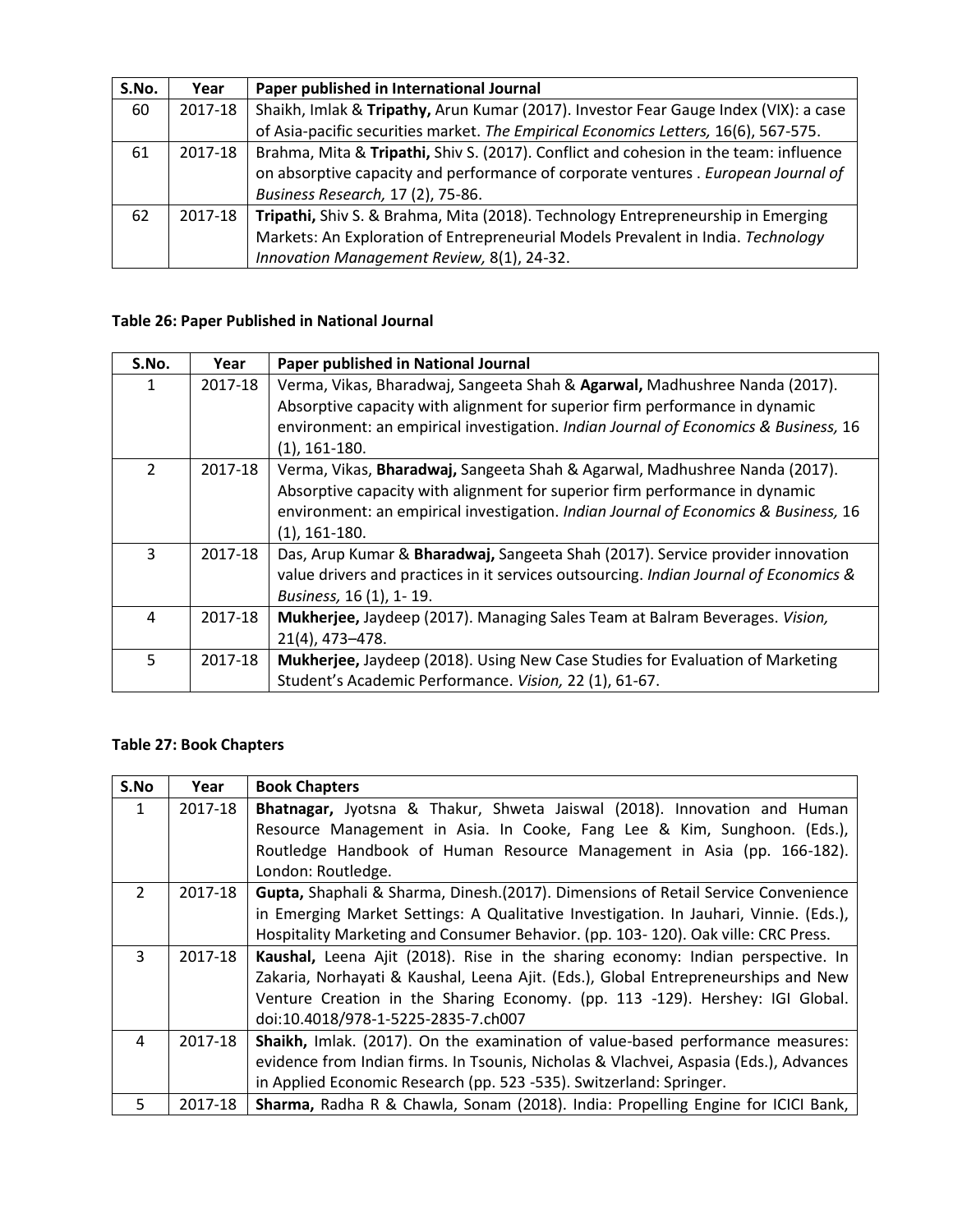|                |         | India: Women leadership, Gender Equity or paradigm Shift. In Liza, Castro            |
|----------------|---------|--------------------------------------------------------------------------------------|
|                |         | Christiansen et al. (Eds.), Global Human Resource Management Casebook. (pp. 265-     |
|                |         | 274). London: Routledge.                                                             |
| 6              | 2017-18 | Rastogi, Parag & Sharma, Radha R (2018). Ecopreneurship for Sustainable              |
|                |         | Development. In Dhiman, Satinder & Marques, Joan. (Eds.), Handbook of Engaged        |
|                |         | Sustainability (pp. 1-27), Cham: Springer.                                           |
| $\overline{7}$ | 2017-18 | Srivastava, Ritu. (2018). Social Media Engagement and Return On Engagement. In       |
|                |         | Rishi, Bikramjit & Bandyopadhyay, Subir. (Eds.), Contemporary Issues in Social Media |
|                |         | Marketing. (pp. 117-131). Oxon: Rutledge.                                            |
| 8              | 2017-18 | Subhalakashmi, Sircar. (2018). Anthropogenic Disaster Economics and the Non-         |
|                |         | human Species. In Singh, Amita, Disaster Law: Emerging Thresholds. (pp. 259-271).    |
|                |         | London: Rutledge.                                                                    |

#### **Table 28: Book Review**

| S.No.          | Year    | <b>Book Review</b>                                                                        |
|----------------|---------|-------------------------------------------------------------------------------------------|
| $\mathbf{1}$   | 2017-18 | Bhatnagar, Jyotsna. (2017). [Review of the Book Leadership odyssey: from darkness to      |
|                |         | light by Singh. Pritam. 2016. New Delhi: Sage]. NHRD Network Journal, 10(4), 144-146.     |
| $\overline{2}$ | 2017-18 | Bisht, Nidhi S. (2017). [Review of the Book Impatient Manager by Vieira, Walter. 2016.    |
|                |         | New Delhi: Sage]. Vision, 21 (4), 490.                                                    |
| $\overline{3}$ | 2017-18 | <b>Gupta, Parul (2017).</b> [Review of the Book Essential book of corporate governance by |
|                |         | Bajpai, G. N. 2016. New Delhi: Sage]. Consulting Ahead: The Journal of Consultancy        |
|                |         | Development Centre, 11(1), 105-106.                                                       |
| 4              | 2017-18 | Kaushal, Leena Ajit. (2017). [Review of the Book Globalization of inequality By           |
|                |         | Bourguigno, Francois. 2015. Oxford: Princeton University Press]. Global Business Review,  |
|                |         | $18(2)$ , 1-2.                                                                            |
| 5              | 2017-18 | Kaushal, Leena Ajit. (2017). [Review of the Book Sharing economy: the end of              |
|                |         | employment and the rise of crowd-based caputalism By Sundararajan, Arun. 2016.            |
|                |         | Cambridge: MIT Press]. Vision, 21(2), 238-239.                                            |
| 6              | 2017-18 | Pillania, Rajesh K. (2018). [Review of the Book Navigating the Maze: Simple Strategies to |
|                |         | fast track success. 2017. New Delhi: Sage]. Vision, 22(1), 116.                           |
| $\overline{7}$ | 2017-18 | Srivastava, Ritu (2017). [Review of the Book Aaker on Branding by David Aaker. 2015.      |
|                |         | New Delhi: Sage]. Vision, 21 (3), 335.                                                    |

# **Table 29: Faculty Presented Papers in International Conference**

| S.No.          | Year    | Papers presented by Faculty in International Conferences                                                                                                                                                                                                                                                |
|----------------|---------|---------------------------------------------------------------------------------------------------------------------------------------------------------------------------------------------------------------------------------------------------------------------------------------------------------|
| $\mathbf{1}$   | 2017-18 | Gaur, V (2017); "Wisdom of Vedanta for Management Educators of 21st Century"<br>Presented paper in 6th International Conference on Business and Economic<br>Development (ICBED), New York (USA) during 10-11th, April, 2017.                                                                            |
| $\overline{2}$ | 2017-18 | Narain, V(2017); "Periurbanization in India" Presented paper in Regional Conference on<br>Periurbanization, Shanghai (China), during 8th -10th May, 2017.                                                                                                                                               |
| 3              | 2017-18 | Mishra, A (2017); "Financial Health and Sustainability of Micro Finance Institutions in<br>India" Presented paper in Academic Fora Conference - 10th International Conference on<br>"Business, Economics, Social Science & Humanities - BESSH-2017", Sydney (Australia),<br>during 16th-17th May, 2017. |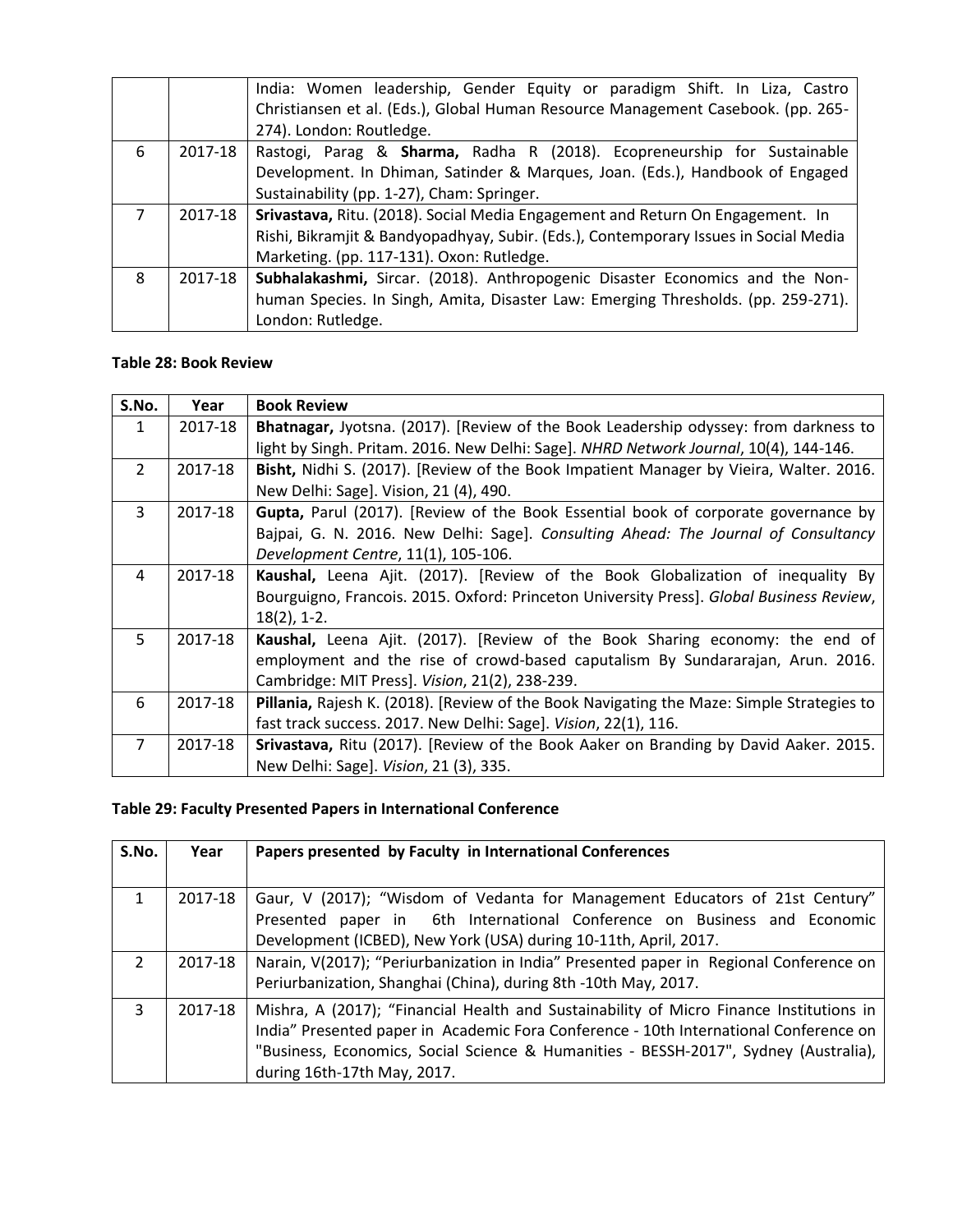| S.No.          | Year    | Papers presented by Faculty in International Conferences                                                                                                                                                                                                                                                                               |
|----------------|---------|----------------------------------------------------------------------------------------------------------------------------------------------------------------------------------------------------------------------------------------------------------------------------------------------------------------------------------------|
| 4              | 2017-18 | Goel, S (2017); "Ethical Accounts -The Driver in Recovering Markets " Presented paper in<br>22nd EBES (Eurasia Business and Economics Society) Conference, Rome (Italy) during 24-<br>26th May, 2017                                                                                                                                   |
| 5              | 2017-18 | Nath, D (2017); "Impact of Scarcity of Funds on the Behavior of Emerging Angel<br>Investors: Experiences from India "Presented in 2017 International Academic Conference<br>on Business Stockholm (Sweden), during 4-8th June, 2017.                                                                                                   |
| 6              | 2017-18 | Ghosh, S. (2017); "Co integration and Causality between Clean Energy usage and<br>Economic Growth in India" Presented paper in 2017 International Academic Conference<br>on Business Stockholm (Sweden) during 4-8 <sup>th</sup> June, 2017                                                                                            |
| $\overline{7}$ | 2017-18 | Sharma, T (2017); "Social Innovation Capability Building for Transforming Lives of<br>Financially Challenged Students in India" Presented paper in 24th Innovation and<br>Product Development Management Conference, Reykjavik (ICELAND) during 11-13th<br>June, 2017                                                                  |
| 8              | 2017-18 | Narain, V (2017); "Cities in Transition: Changing Commons, Socio-Technical Regimes and<br>water (in) Security in Periurban Gurgaon, India" Presented paper in<br>IST 2017<br>Conference, Gothenburg (Sweden), during 18-21 June, 2017                                                                                                  |
| 9              | 2017-18 | Prashar, A(2017); "A Framework for Integration of Design of Experiment (DoE)<br>approaches for Six Sigma Quality Improvement" Presented Paper in The 24th EurOMA<br>conference will be hosted by the Heriot-Watt University, Edinburgh (Scotland) during 1-<br>5th July, 2017                                                          |
| 10             | 2017-18 | Singh, R.K (2017); "Modeling the Barriers of Indian Logistics Service Providers: ISM<br>Approach" Presented paper in 7th International Conference on Restructuring of the<br>Global Economy (ROGE), University of Oxford, UK, during 3-4th July, 2017                                                                                  |
| 11             | 2017-18 | Bisht, N (2017); "Field Officers Facing Burnout: Role of Work Related Rumination: A<br>Study of Field Officers of Microfinance Institutions in India" Presented paper in 19th<br>Annual International Conference on Changing Business Environment: Game changers,<br>Opportunities and Risks, Vienna, Austria, during 11-15 July, 2017 |
| 12             | 2017-18 | Sharma, Radha R. (2017); "A Competency Model for Management Education for<br>Sustainability" Presented paper in PRME Global Forum, New York during 17-18 July,<br>2017.                                                                                                                                                                |
| 13             | 2017-18 | Sharma, Radha R. (2017); "Spirituo-Humanistic Ideology for Sustainable Leadership:<br>Myth or Reality? Ex-Post Factor Research" Presented paper in Academy of Management<br>Conference 'At the Interface', Atlanta, Georgia (USA) during 4-8th August, 2017.                                                                           |
| 14             | 2017-18 | Sharma, Radha R. 2017); "Being Dimension for Sustainability Mindset: Indian<br>perspective" Presented paper in Academy of Management Conference 'At the Interface',<br>Atlanta, Georgia (USA) during 4-8 <sup>th</sup> Aug, 2017.                                                                                                      |
| 15             | 2017-18 | Sharma, Radha R. 2017); "Mitigating Burnout for Promoting Good Health & Well-being<br>at the Workplace: The Role of HR" Keynote Speaker" in 5th International HR Dialogue &<br>Conference, University of Jayewardenepura, Sri Lanka, held on 19 <sup>th</sup> August, 2017                                                             |
| 16             | 2017-18 | Sharma, Radha R. (2017); "Evolving a Model of sustainable leadership organizations<br>through Ex-post facto Research" Presented paper in International conference on<br>Advance in Leadership and Management Merging Eastern and Western Perspectives,<br>Bangalore during 4-6 September, 2017                                         |
| 17             | 2017-18 | Sharma, Radha R. 2017); "Convergence of Western and Eastern Perspective into Spirituo<br>Humanistic Leadership with R. Rardasani" Presented paper in International conference<br>on Advance in leadership & Management Merging and Western Perspectives at Indus<br>Business Academy Bangalore during 4-6th September, 2017            |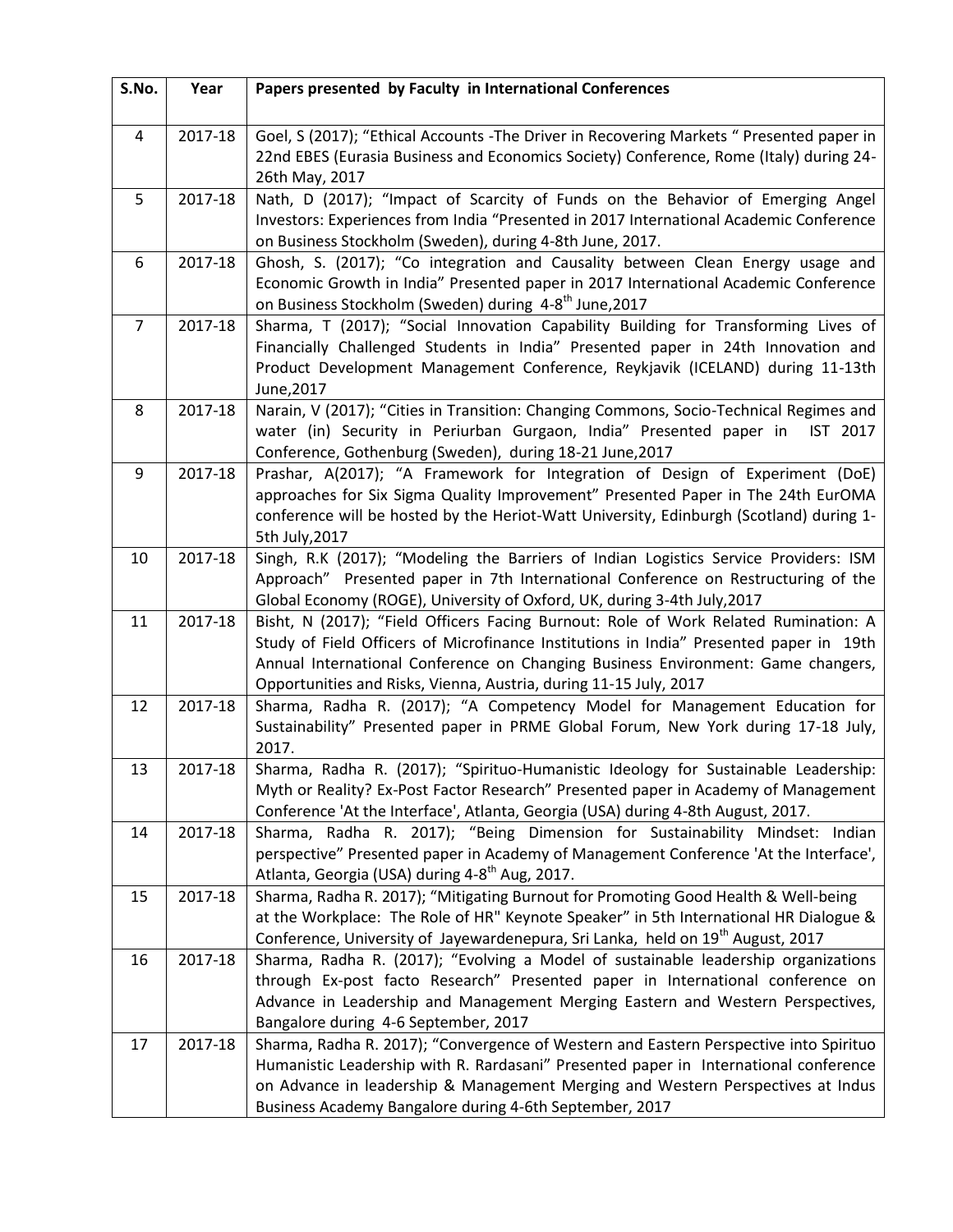| S.No. | Year    | Papers presented by Faculty in International Conferences                                                                                                              |
|-------|---------|-----------------------------------------------------------------------------------------------------------------------------------------------------------------------|
|       |         |                                                                                                                                                                       |
| 18    | 2017-18 | Singh, N.P.(2017); "Analysis of Acquisition of Infosys Technologies (Conservative Indian                                                                              |
|       |         | MNC)" Presented paper in International Conference on GSOM Emerging Markets 2017,                                                                                      |
|       |         | October 2017, St. Petersburg, Moscow, Russia during 3-9 October, 2017                                                                                                 |
| 19    | 2017-18 | Tripathi, S.S.(2017); "Conflict and Cohesion in the Team: Influence on Absorptive                                                                                     |
|       |         | Capacity and Performance of Corporate Ventures" Presented paper in International<br>Academy of Business Economics (IABE) International Conference 2017, New York, USA |
|       |         | during 12-14 October, 2017.                                                                                                                                           |
| 20    | 2017-18 | Gupta, A.K. (2017); "Developing Simulation Based Strategy for Food Grains Movement in                                                                                 |
|       |         | India Using Rail Road Transport Modes: Rail Transport Availability Being Probabilistic"                                                                               |
|       |         | Presented Paper in International Academy of Business Economics (IABE) International                                                                                   |
|       |         | Conference 2017, New York, USA, during 12-14 October, 2017.                                                                                                           |
| 21    | 2017-18 | Narain, V. (2017); "Periurbanization and climate change as stressors on water sources                                                                                 |
|       |         | and institutions in the Kumaon Hills: Reflections on key concepts and theories for                                                                                    |
|       |         | education curricular" Presented paper in International Conference on Mountain                                                                                         |
|       |         | Resources and Livelihoods in the Hindu Kush Himalayas: Higher Education Research and                                                                                  |
|       |         | regional Collaboration for Sustainable Mountain Development, Chengdu, China. during<br>29-31 October, 2017                                                            |
| 22    | 2017-18 | Narain, V.(2017); "Mainstreaming disaster risk reduction and resilience in education: a                                                                               |
|       |         | periurban perspective" Presented paper in International Conference on Mainstreaming                                                                                   |
|       |         | Resilience and disaster Risk Reduction in Education, December 2017, AIT, Thailand during                                                                              |
|       |         | 1-2 December, 2017.                                                                                                                                                   |
| 23    | 2017-18 | Sharma, Radha R.(2017); "Assessment Centres : 75 Journey from physical to Virtual                                                                                     |
|       |         | World" Presented submitted to International Conference on Assessment Centre and                                                                                       |
|       |         | Talent Management in Emerging Markets, XLRI Jamshedpur during 9-10 December,                                                                                          |
|       |         | 2017.                                                                                                                                                                 |
| 24    | 2017-18 | Singh, R.K.(2017); "Justification of Maintenance Management: Ahp Approach" Presented                                                                                  |
|       |         | paper in IEEE-IEEM 2017- IEEE International Conference on Industrial Engineering and                                                                                  |
|       |         | Engineering Management, Singapore during Dec 10-13, 2017                                                                                                              |
| 25    | 2017-18 | Singh, R.K.(2017); "Analysing the risk in globalized supply chain" Presented paper in 11th                                                                            |
|       |         | ISDSI International Conference, IIM Trichy during 28-30 December, 2017                                                                                                |
| 26    | 2017-18 | Agarwal, M.N.(2017); "Capability Building through Social Innovation-transforming lives of                                                                             |
|       |         | financially challenged students in India" Presented paper in 24th Innovation and Product                                                                              |
|       |         | Development Management Conference, Iceland during 11-13 June 2017                                                                                                     |

## **Table 30: Faculty Presented Papers in National Conference**

| S.No.         | Year    | <b>Papers Presented in National Conferences</b>                                                                                                                                                                                                                                                                                                                                                                                                         |
|---------------|---------|---------------------------------------------------------------------------------------------------------------------------------------------------------------------------------------------------------------------------------------------------------------------------------------------------------------------------------------------------------------------------------------------------------------------------------------------------------|
| 1.            | 2017-18 | Biswal, P.C. (2017); "FII Trading Pressure and Stock Volatiilty in India" Presented paper in<br>Globalizing the Finance, Pondicherry University (India) during 10-11 April, 2017.                                                                                                                                                                                                                                                                       |
| $\mathcal{P}$ | 2017-18 | Bharadwaj, S.S. (2017); "1. Framework for alignment of service provider value drivers<br>with client expectations in IT services outsourcing" & "2. Understanding the Impact of<br>Social Media on Marketing Strategies of Organizations in India" Presented paper in ACM<br>SIGMIS Computers and People Research 2017: Digital Transformation: The Changing<br>Nature of Organizations, Work and Societies, Bangalore (India) during 21-23 June, 2017. |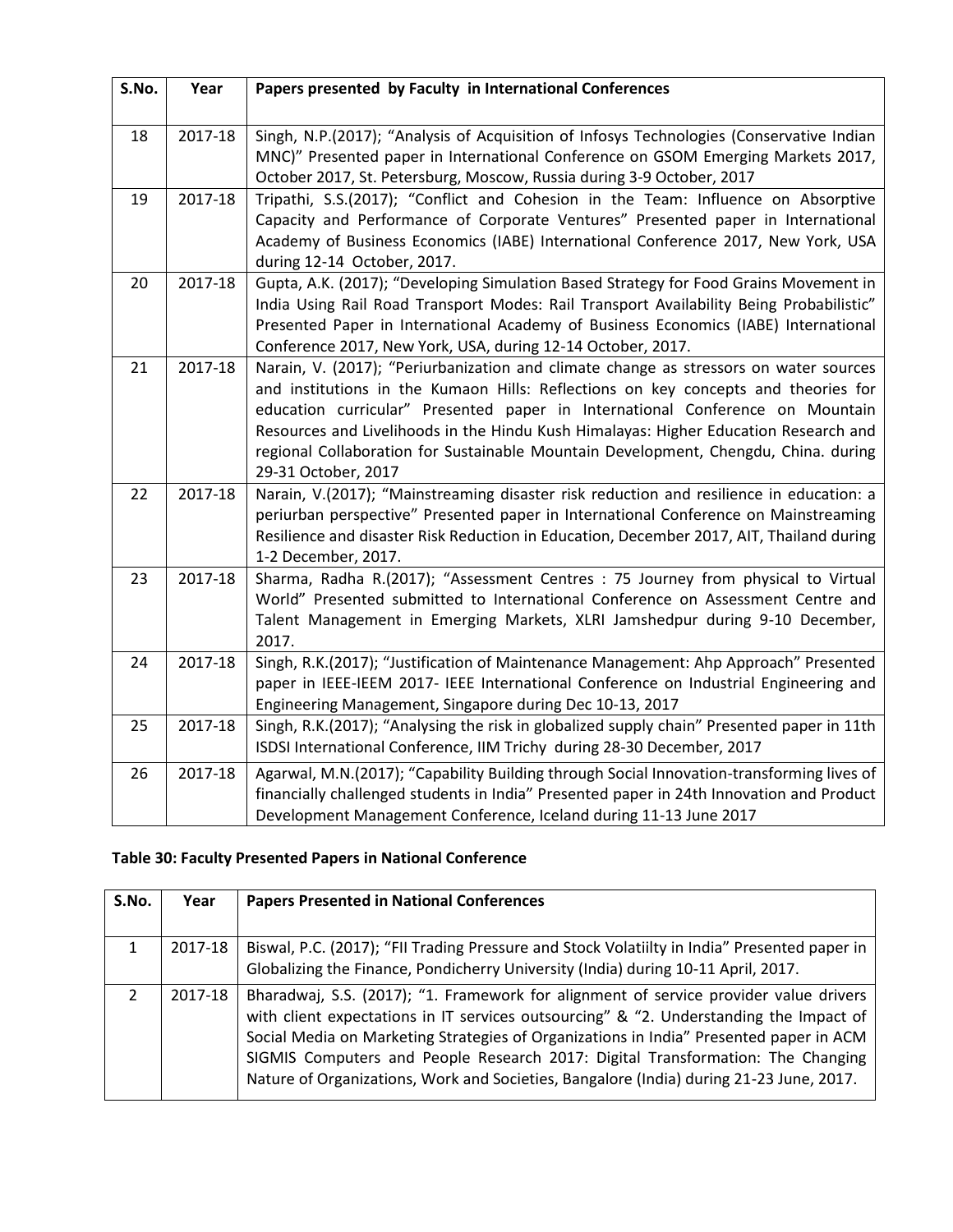| 3              | 2017-18 | Srivastava, R. (2017); "Customer Expectation at the Urban Bottom of Pyramid in India: A<br>Grounded Theory Approach" Presented paper in 3 <sup>rd</sup> International Conference on Drifts in<br>Business, Governance and Societal Values: Conflicts and Challenges, IMI, Bhubaneswar<br>during 8-9 December, 2017. |  |
|----------------|---------|---------------------------------------------------------------------------------------------------------------------------------------------------------------------------------------------------------------------------------------------------------------------------------------------------------------------|--|
| 4              | 2017-18 | Misra, A.(2017); "Pearland (a case on peer to peer lending)" Presented paper in $3^{rd}$<br>International Conference on Drifts in Business, Governance and Societal Values: Conflicts<br>and Challenges, IMI, Bhubaneswar during 8-9 December, 2017                                                                 |  |
| 5              | 2017-18 | Sharma, Radha R. (2017); "Sustainability Research Global Trends" Paper presented in<br>Sustainable Development Goal Summit 2017, Mumbai during 8 <sup>th</sup> December, 2017                                                                                                                                       |  |
| 6              | 2017-18 | Jain, A.K. (2017); "Exploring the relationship of personality and culture with emotional<br>Intelligence" Presented paper in National Academy of psychology, 2017 IIT Kharagpur<br>during 22-24 December, 2017                                                                                                      |  |
| $\overline{7}$ | 2017-18 | Srivastava, R. (2018); "IndiaTashn.com: Building Merchandising as a source of<br>Competitive Advantage" Presented paper in Academy of Indian Marketing Consortium<br>and Conference, Bangalore during 5-8 January, 2018.                                                                                            |  |

# **Table 31: Seminars/Workshops/Roundtables Organized**

| S.No.          | <b>Seminars/Workshops/Round Tables</b>                                                                                      | Delivered by/<br><b>Organized by</b> | Date        |
|----------------|-----------------------------------------------------------------------------------------------------------------------------|--------------------------------------|-------------|
| $\mathbf{1}$   | <b>Harvard Business Publishing Simulations</b>                                                                              | Mr. Navid Sharifi                    | 4-Dec-17    |
| 2              | Publishing in Impact Factor Journals in Digital Age                                                                         | Prof. Varun Grover                   | 15-Dec-17   |
| 3              | Mays Business School Texas A&M University                                                                                   | Prof. Manjit Yadav                   | $3-Jan-18$  |
| 4              | Developing an international academic career                                                                                 | Prof. Piyush Sharma                  | $2$ -Jan-18 |
| 5              | Seminar on "How to Conduct a Rigorous and Relevant<br>Research                                                              | Dr. V. Kumar                         | 26-Apr-17   |
| 6              | Research seminar on "Teal Organizations and Corporate<br>Social Responsibility: A European Perspective"                     | Prof. Moreno                         | 27-Apr-17   |
| $\overline{7}$ | Seminar on Publishing Different Types of Research; Steps<br>and Strategies for conceptual, empirical and review<br>articles | Dr. Justin Paul                      | 23-May-17   |
| 8              | HR Conclave on "Corporate Social Responsibility and<br><b>Intellectual Disability</b>                                       | Ms Sushmita Shekhar                  | 30-Jun-17   |
| 9              | Getting the best out of the Doctoral program - Challenges<br>and Strategies'                                                | Prof. Ravi Kumar                     | 12-Feb-18   |
| 10             | The Value of CEO Extraversion: Implications for CEO Pay<br>and Firm Performance"                                            | Dr. Shavin Malhotra                  | 22-Feb-18   |

### **Table 32: Cases Published**

| S.No. | Year    | <b>Cases Published in leading Case Clear Houses</b>                                |
|-------|---------|------------------------------------------------------------------------------------|
|       | 2017-18 | Jain, Shilpi & Aeron, Prageet (2017). Taxi Wars and KITT Pvt. Ltd. (Case Study No. |
|       |         | 9B17M042) London, Canada: Richard Ivey School of Business.                         |
| 2     | 2017-18 | Tiwari, Anjali & Agarwal, Madhushree Nanda (2017). Shirdi Infratech: Should a star |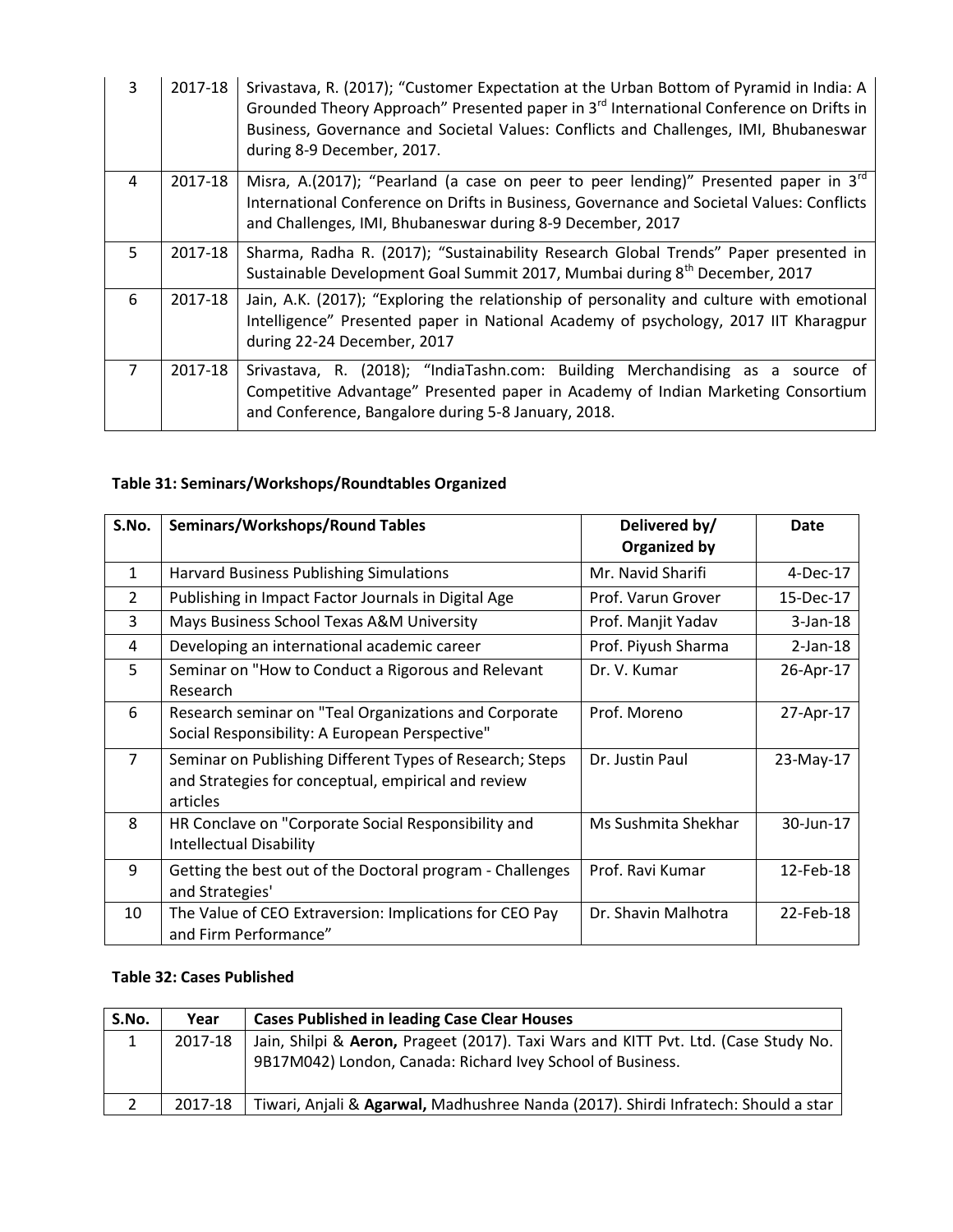| S.No.          | Year    | <b>Cases Published in leading Case Clear Houses</b>                                                                                                             |  |
|----------------|---------|-----------------------------------------------------------------------------------------------------------------------------------------------------------------|--|
|                |         | manager be fired. (Case Study No. 9B17C034), London, Canada: Richard Ivey                                                                                       |  |
|                |         | School of Business.                                                                                                                                             |  |
| $\overline{3}$ | 2017-18 | Ahmad, Saleha & Agarwal, Madhushree Nanda (2017). Winners Trend Pvt. Ltd.:                                                                                      |  |
|                |         | The Dilemma of Growth. (Case Study No. 9B18M017) London, Canada: Richard Ivey                                                                                   |  |
|                |         | School of Business.                                                                                                                                             |  |
| 4              | 2017-18 | Agarwal, Madhushree Nanda & Mukherjee, Jaydeep (2017). Technology Uncorked:                                                                                     |  |
|                |         | Crowdsourcing for Ideas. (Case Study No. W17455), London, Canada: Richard Ivey                                                                                  |  |
|                |         | School of Business.                                                                                                                                             |  |
|                |         |                                                                                                                                                                 |  |
| 5              | 2017-18 | Sharma, Chitra & Bharadwaj, Sangeeta Shah (2017). DXSD: Transforming                                                                                            |  |
|                |         | Migrations. (Case Study No. W17358) London, Canada: Richard Ivey School of                                                                                      |  |
|                |         | Business.                                                                                                                                                       |  |
| 6              | 2017-18 | Bisht, Nidhi S. & Gupta, Parul (2018). iGATE and the CEO: A Breach of Agreement.                                                                                |  |
|                |         | (Case Study No. 9B18M005) London, Canada: Richard Ivey School of Business.                                                                                      |  |
| $\overline{7}$ | 2017-18 | Dasgupta, Meeta (2017). Emerald trail - feeling at home on vacation. (Case Study                                                                                |  |
|                |         | No. 9B17M185) London, Canada: Richard Ivey School of Business.                                                                                                  |  |
| 8              | 2017-18 | Dasgupta, Meeta & Iyer, S. Veena(2017). Ibibo: grow independently or sell?. (Case                                                                               |  |
|                |         | Study No. 9B17M113) London, Canada: Richard Ivey School of Business.                                                                                            |  |
| 9              | 2017-18 | Pradhan, Bandinee, Srivastava, Ritu & Dasgupta, Meeta (2018). Nukkad, the                                                                                       |  |
|                |         | Chaitastic Teafe: Consider Efficacy in Growth Options. (Case Study No. 9B18A003)                                                                                |  |
|                |         | London, Canada: Richard Ivey School of Business.                                                                                                                |  |
| 10             | 2017-18 | Dasgupta, Meeta (2017). Volkswagen and Tata Motors: a strategic alliance in India.                                                                              |  |
|                |         | (Case Study No. 9B17M158) London, Canada: Richard Ivey School of Business.                                                                                      |  |
| 11             | 2017-18 | Dash, Ashutosh (2018). Kumar Sweets: Product Profitability Analysis. (Case Study                                                                                |  |
|                |         | No. 9B18B002). London, Canada: Richard Ivey School of Business.                                                                                                 |  |
| 12             | 2017-18 | Goel, Sandeep. (2018). Relevance of Reliance Industries' Dividend Policy To                                                                                     |  |
|                |         | Shareholders' Value. (Case Study No. 17/590C) Hong Kong: Asia Case Research                                                                                     |  |
|                |         | Centre, University of Hong Kong.                                                                                                                                |  |
| 13             | 2017-18 | Singh, N. P. & Gupta, Nakul (2018). Infosys: The Buyout Strategy for Vision 2020.<br>(Case Study No. 9B18M032) London, Canada: Richard Ivey School of Business. |  |
| 14             | 2017-18 | Bisht, Nidhi S. & Gupta, Parul (2018). iGATE and the CEO: A Breach of Agreement.                                                                                |  |
|                |         | (Case Study No. 9B18M005) London, Canada: Richard Ivey School of Business.                                                                                      |  |
| 15             | 2017-18 | Dasgupta, Meeta & Iyer, S. Veena(2017). Ibibo: grow independently or sell?. (Case                                                                               |  |
|                |         | Study No. 9B17M113) London, Canada: Richard Ivey School of Business.                                                                                            |  |
| 16             | 2017-18 | Batra, Ronak & Jain, Neera (2017). Tata Steel - the acquisition of corus. (Case Study                                                                           |  |
|                |         | No. 9B17M071) London, Canada: Richard Ivey School of Business.                                                                                                  |  |
| 17             | 2017-18 | Acharya, Ira & Jain, Neera (2018). Gemini Edibles and Fats India: In Pursuit of                                                                                 |  |
|                |         | Growth. (Case Study No. 9B18M006) London, Canada: Richard Ivey School of                                                                                        |  |
|                |         | Business.                                                                                                                                                       |  |
| 18             | 2017-18 | Mukherjee, Jaydeep (2017). OSSCube: Deciding on the Levers of Growth. (Case                                                                                     |  |
|                |         | Study No. W17457) London, Canada: Richard Ivey School of Business.                                                                                              |  |
| 19             | 2017-18 | Agarwal, Madhushree Nanda & Mukherjee, Jaydeep (2017). Technology Uncorked:                                                                                     |  |
|                |         | Crowdsourcing for Ideas. (Case Study No. W17455), London, Canada: Richard Ivey                                                                                  |  |
|                |         | School of Business.                                                                                                                                             |  |
| 20             | 2017-18 | Srivastava, Ritu, Prashar, Anupama & Bhardwaj, Punit (2018). Tashn.com:                                                                                         |  |
|                |         | Developing Merchanising for Competitive advantage. (Case Study No. 9B18A010).                                                                                   |  |
|                |         | London, Canada: Richard Ivey School of Business.                                                                                                                |  |
| 21             | 2017-18 | Prashar, Anupama (2017). Shopclues - turning logistics into a competitive                                                                                       |  |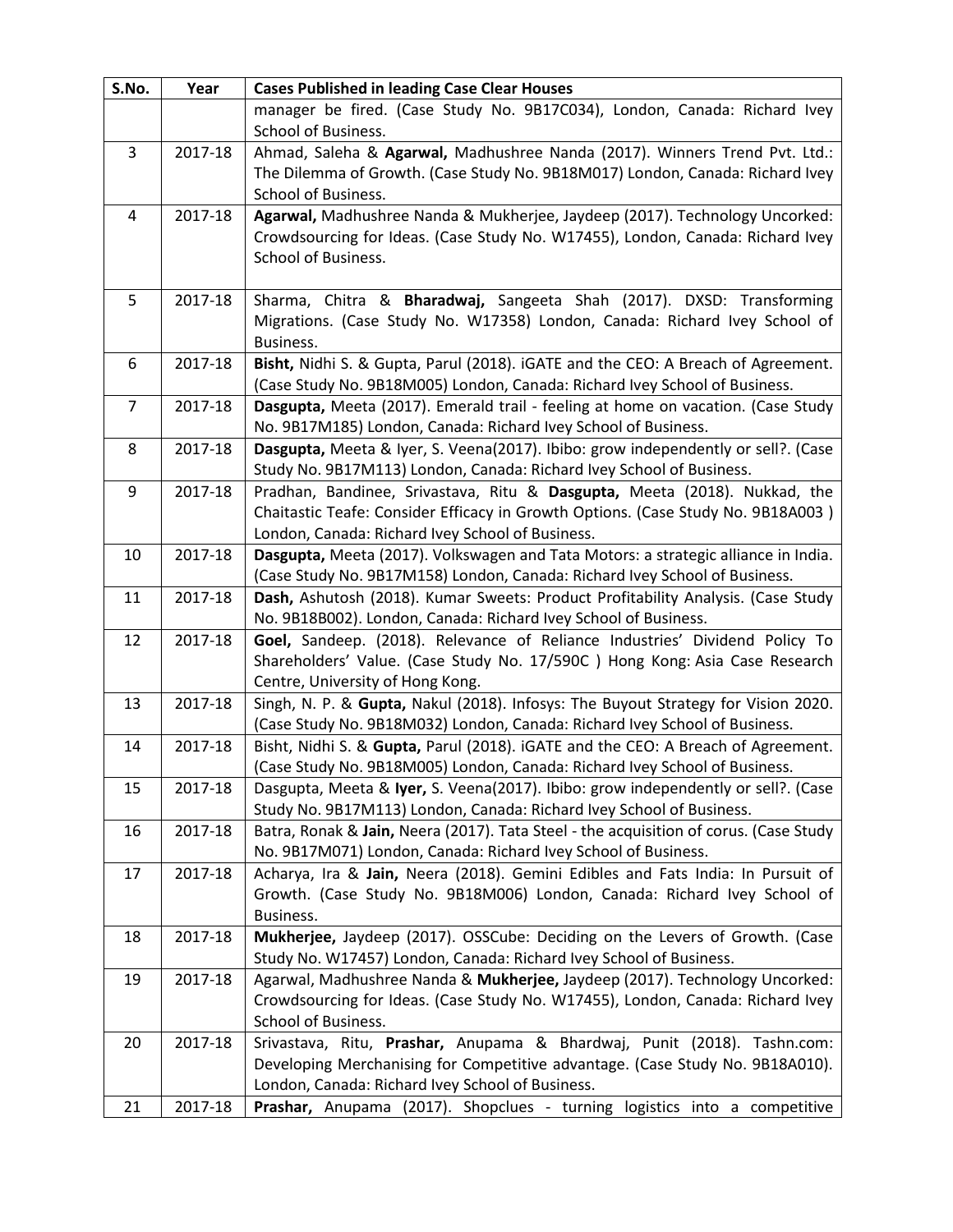| S.No. | Year    | <b>Cases Published in leading Case Clear Houses</b>                                    |
|-------|---------|----------------------------------------------------------------------------------------|
|       |         | advantage. (Case Study No. 9B17D008). London, Canada: Richard Ivey School of           |
|       |         | Business.                                                                              |
| 22    | 2017-18 | Pathak, Sanjeev & Pillania, Rajesh Kumar (2017). Lagom Kitchen + Brewery: a quest      |
|       |         | for survival. (Case Study No. 9B17M128) London, Canada: Richard Ivey School of         |
|       |         | Business.                                                                              |
| 23    | 2017-18 | Dua, Ashok K & Rai, Sumita (2017). Ratan tata: ethical leadership. (Case Study No.     |
|       |         | 9B17C017) London, Canada: Richard Ivey School of Business.                             |
| 24    | 2017-18 | Singh, N. P. & Gupta, Nakul (2018). Infosys: The Buyout Strategy for Vision 2020.      |
|       |         | (Case Study No. 9B18M032) London, Canada: Richard Ivey School of Business.             |
|       |         |                                                                                        |
| 25    | 2017-18 | Pradhan, Bandinee, Srivastava, Ritu & Dasgupta, Meeta (2018). Nukkad, the              |
|       |         | Chaitastic Teafe: Consider Efficacy in Growth Options. (Case Study No. 9B18A003)       |
|       |         | London, Canada: Richard Ivey School of Business.                                       |
| 26    | 2017-18 | Srivastava, Ritu, Prashar, Anupama & Bhardwaj, Punit (2018). Tashn.com:                |
|       |         | Developing Merchanising for Competitive advantage. (Case Study No. 9B18A010).          |
|       |         | London, Canada: Richard Ivey School of Business.                                       |
| 27    | 2017-18 | Brahma, Mita & Tripathi, Shiv S. (2017). Kritikal solutions: the Big Leap. (Case Study |
|       |         | No. 9B17M118) London, Canada: Richard Ivey School of Business.                         |

## **Table 33: News Paper / Magazine Article**

| S.No.          | Year    | <b>News Paper / Magazine Article</b>                                                  |  |
|----------------|---------|---------------------------------------------------------------------------------------|--|
| 1              | 2017-18 | Atmanand. (2017, Dec 6). Revamping Management Study. Hindustan Times.                 |  |
| $\overline{2}$ | 2017-18 | Bhusnurmath, N. R. (2017, May 1). Neither prompt nor corrective. Financial            |  |
|                |         | Express.                                                                              |  |
| 3              | 2017-18 | Bhusnurmath, N. R. (2017, November 8).<br>Unorthodox view<br>of<br>bank               |  |
|                |         | recapitalisation. Financial Express.                                                  |  |
| $\overline{4}$ | 2017-18 | Ghosh, Sajal & Prasad, Rohit. (2017, May 9). India's solar mission can cause new      |  |
|                |         | debt problems. Mint.                                                                  |  |
| 5              | 2017-18 | Vrishab, Prakash & Ghosh, Sajal. (2017, Nov 2). Clean Coal, not solar is the silver   |  |
|                |         | bullet for India's Carbon emission reduction. Hindustan Times.                        |  |
| 6              | 2017-18 | Kaushal, Leena Ajit. (2017, Dec 27). Demonetisation effect. The Pioneer.              |  |
| $\overline{7}$ | 2017-18 | Kumar, Avanish. (2018, Feb 14). Towards EDU Evolution. The Pioneer.                   |  |
| 8              | 2017-18 | Singh, Kumar Aditya & Narain, Vishal. (2017, Jun 30). Ways of seeing. Governance      |  |
|                |         | Now.                                                                                  |  |
| 9              | 2017-18 | Prasad, Rohit. (2017, May 4). Ruinous disequilibrium in Chhattisgarh. Mint.           |  |
| 10             | 2017-18 | Ghosh, Sajal & Prasad, Rohit. (2017, May 9). India's solar mission can cause new      |  |
|                |         | debt problems. Mint.                                                                  |  |
| 11             | 2017-18 | Prasad, Rohit. (2017, May 18). Every democracy needs a little disloyalty. Mint.       |  |
| 12             | 2017-18 | Shridhar, V & Prasad, Rohit. (2017, Jun 12). Why are telecom firms in the             |  |
|                |         | doldrums?. Mint.                                                                      |  |
| 13             | 2017-18 | Prasad, Rohit. (2017, Jun 15). Trump exit: masterstroke, death knell, or farce. Mint. |  |
| 14             | 2017-18 | Prasad, Rohit. (2017, Jun 29). Chaotic consensus on GST. Mint.                        |  |
| 15             | 2017-18 | Prasad, Rohit. (2017, Jul 13). Worth watching - Nitish Kumar's future moves. Mint.    |  |
| 16             | 2017-18 | Prasad, Rohit. (2017, Jul 27). North Korea is certainly not Cuba. Mint.               |  |
| 17             | 2017-18 | Prasad, Rohit. (2017, Aug 10). Deciphering India's consummate chameleon. Mint.        |  |
| 18             | 2017-18 | Prasad, Rohit. (2017, Aug 24). Battles of the bitcoin. Mint.                          |  |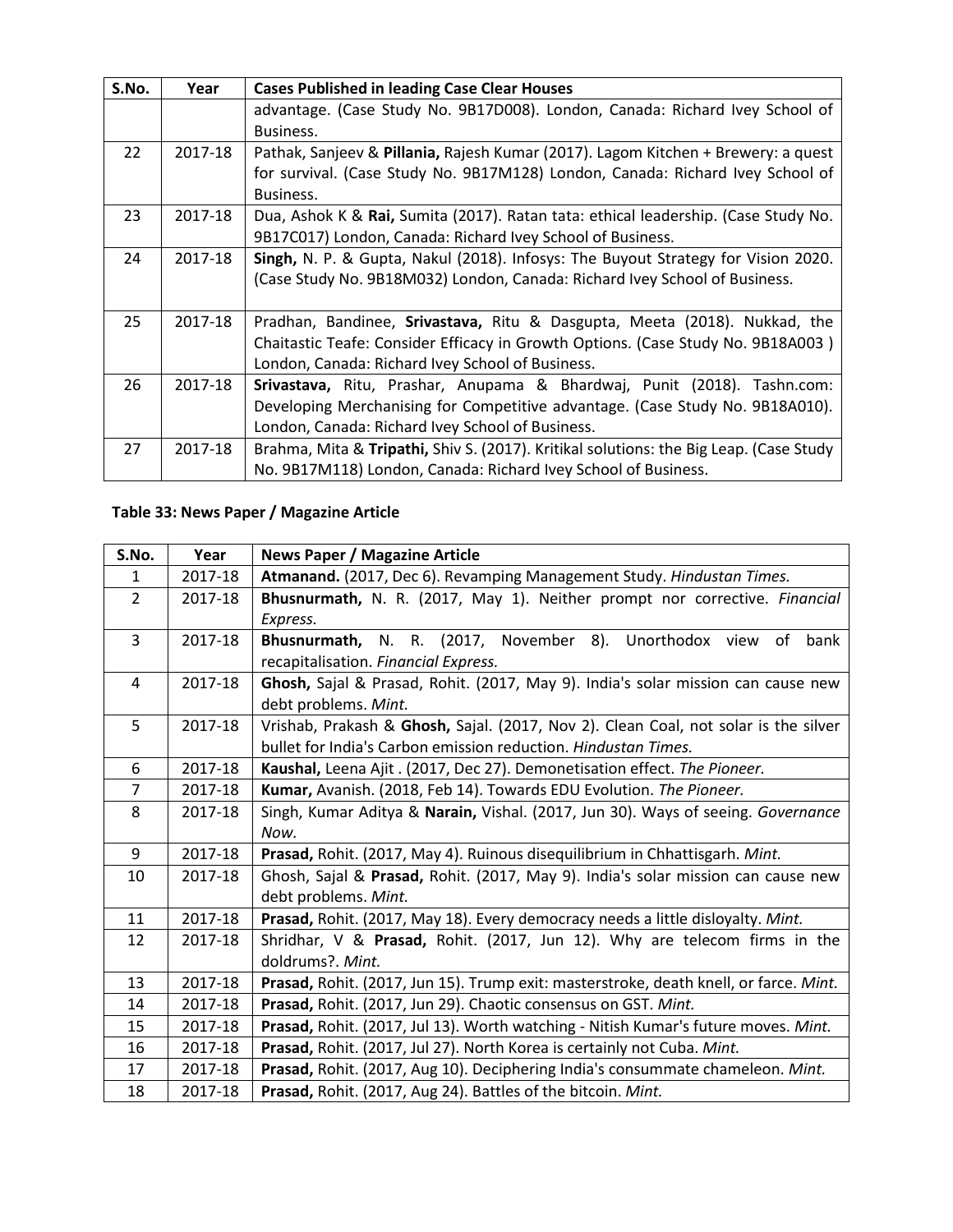| S.No. | Year                                                                                      | <b>News Paper / Magazine Article</b>                                                                                                                     |  |
|-------|-------------------------------------------------------------------------------------------|----------------------------------------------------------------------------------------------------------------------------------------------------------|--|
| 19    | 2017-18                                                                                   | Prasad, Rohit. (2017, Sep 7). The auction that runs the internet. Mint.                                                                                  |  |
| 20    | 2017-18                                                                                   | Prasad, Rohit. (2017, Sep 21). Ad auctions and the market for horses. Mint.                                                                              |  |
| 21    | 2017-18                                                                                   | Prasad, Rohit. (2017, Oct 19). Possible link between Pyongyang and Doklam. Mint.                                                                         |  |
| 22    | 2017-18                                                                                   | Prasad, Rohit. (2017, Oct 5). long and short of the Indian economy. Mint.                                                                                |  |
| 23    | 2017-18<br>Prasad, Rohit. (2017, Nov 2). Demonetization's impact on domestic remittances. |                                                                                                                                                          |  |
|       |                                                                                           | Mint.                                                                                                                                                    |  |
| 24    | 2017-18                                                                                   | Prasad, Rohit. (2017, Nov 16). Fixing legal liability for air quality. Mint.                                                                             |  |
| 25    | 2017-18                                                                                   | Prasad, Rohit. (2017, Nov 30). Telecom on the rocks with a twist of IUC. Mint.                                                                           |  |
| 26    | 2017-18                                                                                   | Prasad, Rohit. (2017, Dec 14). Rahul Gandhi and beer - 'dhokla' game. Mint.                                                                              |  |
| 27    | 2017-18                                                                                   | Prasad, Rohit. (2017, Dec 28). 2G Verdict and Opposition unity. Mint.                                                                                    |  |
| 28    | 2017-18                                                                                   | Prasad, Rohit. (2018, Jan 11). Cocktail of instant talaq and gau raksha. Mint.                                                                           |  |
| 29    | 2017-18                                                                                   | Prasad, Rohit. (2018, Jan 18). Judicial primacy is not the same as exclusivity. Mint.                                                                    |  |
| 30    | 2017-18                                                                                   | Prasad, Rohit. (2018, Feb 7). What the IPL can learn from telecom. Mint.                                                                                 |  |
| 31    | 2017-18                                                                                   | Prasad, Rohit. (2018, Feb 22). For now, it is advantage North Korea. Mint.                                                                               |  |
| 32    | 2017-18                                                                                   | Sharma, Tanuja, Agarwal, Madhushree Nanda & Ashwini, Kirti. (2017, June, 11-                                                                             |  |
|       |                                                                                           | 13,). Capability Building through social innovation - Transforming lives of financially                                                                  |  |
|       |                                                                                           | challenged students in india. Paper presented at 24th Innovation and Product                                                                             |  |
|       |                                                                                           | Development Management Conference, Reykjavik, Iceland: European Institute for                                                                            |  |
|       |                                                                                           | Advanced Studies in Management.                                                                                                                          |  |
| 33    | 2017-18                                                                                   | Bisht, Nidhi S. (2017, July 11-15). Job stressors and burnout in field officers of                                                                       |  |
|       |                                                                                           | microfinance institutions in India: Role Of Work Related Rumination. In Delener, N                                                                       |  |
|       |                                                                                           | & Schweikert, Charistina. Paper presented at Nineteenth Annual International<br>Conference, Changing Business Environment: Gamechangers, Opportunity and |  |
|       |                                                                                           | Risk. (pp 45-54) Vienna, Austria: Global Business And Technology Association.                                                                            |  |
| 34    | 2017-18                                                                                   | Ghosh, Sajal & Kanjilal, Kakali (2017, June 4-8). Cointegration and causality                                                                            |  |
|       |                                                                                           | between clean energy usage and economic growth in India. Paper presented 2017                                                                            |  |
|       |                                                                                           | International Academic Conference on Business Stockholm, 2017 International                                                                              |  |
|       |                                                                                           | Conference on Education Stockholm & 2017 International Conference on                                                                                     |  |
|       |                                                                                           | Technology in Education, Stockholm: Clute Institute.                                                                                                     |  |
| 35    | 2017-18                                                                                   | Pandey, Shipra, Singh, Rajesh Kumar & Kaushik, Anjali (2017, December 28-30).                                                                            |  |
|       |                                                                                           | Analysing the risks in globalised supply chains. Paper presented at 11th ISDSI                                                                           |  |
|       |                                                                                           | International Conference, Tiruchirappalli: Indian Institute of Management (IIM).                                                                         |  |
| 36    | 2017-18                                                                                   | Nath, Dhruv. (2017, June 4-8). Impact Of Scarcity Of Funds On The Behavior Of                                                                            |  |
|       |                                                                                           | Emerging Angel Investors: Experiences From India. Paper presented at 2017                                                                                |  |
|       |                                                                                           | International Academic Conference on Business Stockholm, 2017 International                                                                              |  |
|       |                                                                                           | Conference on Education Stockholm & 2017 International Conference on                                                                                     |  |
|       |                                                                                           | Technology in Education, Stockholm: Clute Institute.                                                                                                     |  |
| 37    | 2017-18                                                                                   | Sharma, Radha R. (2017, July 18-19,). A Competency Model for Management                                                                                  |  |
|       |                                                                                           | education for sustainability. Paper presented at 2017 Global Forum for Responsible                                                                       |  |
|       |                                                                                           | Management Education, New York: Principles for Responsible Management<br>Education (PRME).                                                               |  |
| 38    | 2017-18                                                                                   | Sharma, Radha R. (2017, August 19). Mitigating Burnout for promoting good health                                                                         |  |
|       |                                                                                           | & well being at the workplace: the role of HR. Paper presented at 5th International                                                                      |  |
|       |                                                                                           | HR Dialogue and & International HR Confernece, Sri Lanka: University of Sri                                                                              |  |
|       |                                                                                           | Jayewardenepura.                                                                                                                                         |  |
| 39    | 2017-18                                                                                   | Sharma, Radha R. (2017, August 4-8). Perspectives on Interfaith Similarities and                                                                         |  |
|       |                                                                                           | Pluralism on Human Behavior. Paper presented at AOM Annual Meeting 2017,                                                                                 |  |
|       |                                                                                           | Atlanta, Georgia: Academy of Management.                                                                                                                 |  |